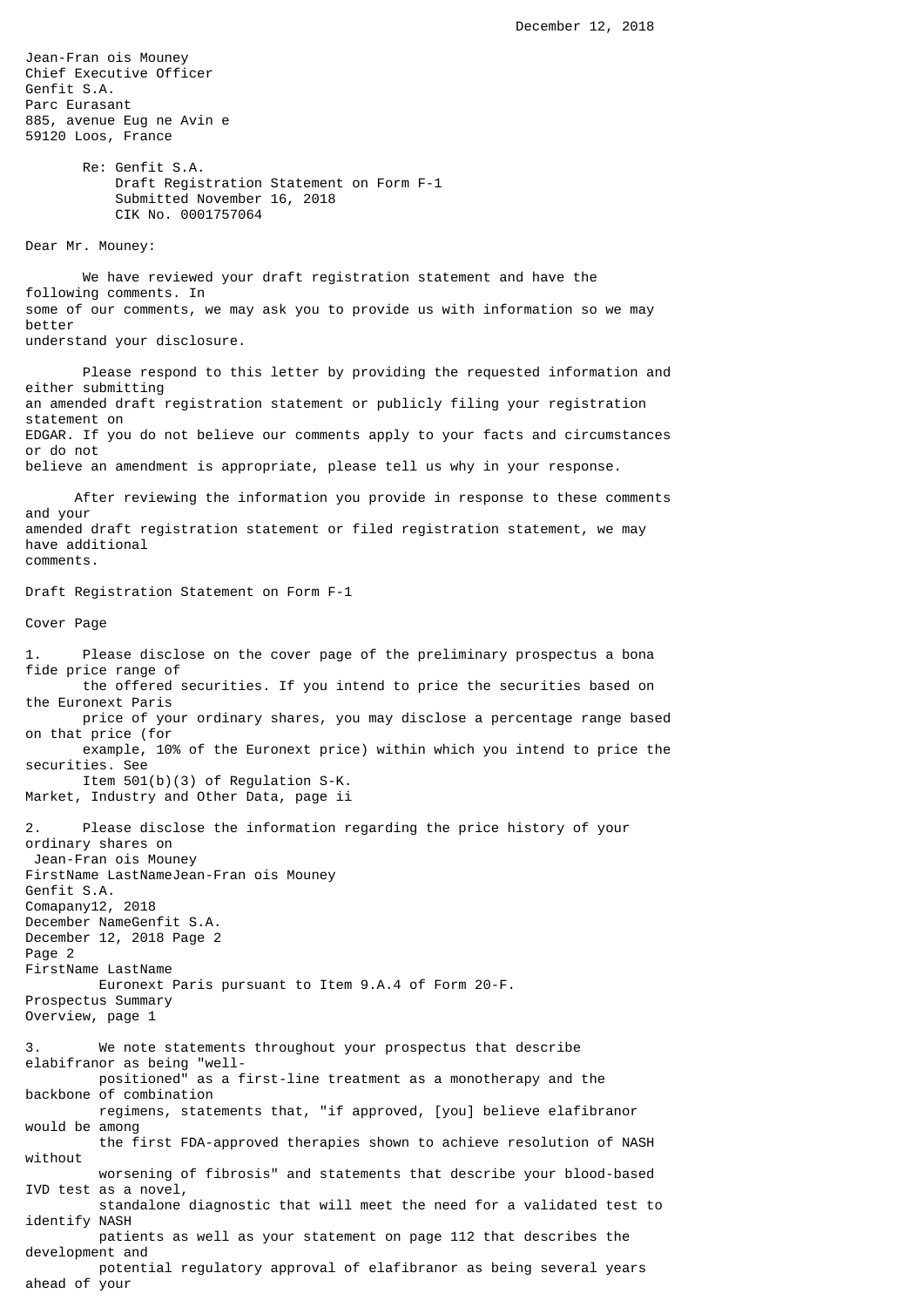competitors' drug candidates. These statements imply an expectation of regulatory approval and are inappropriate given the stage of development. Please revise these statements and all other similar statements to eliminate such implication. 4. We note statements throughout your prospectus referring to the safety or efficacy of your product candidates and diagnostic test. For example, we note your disclosure on page 3 that elabfibranor "has a differentiated efficacy and safety profile relative to other drugs in similar states of development for NASH" and that you "believe elafibranor has a favorable safety . . . profile" as well as your conclusions regarding the safety and efficacy of elabfibranor on pages 97 to 103 and page 108. Safety and efficacy are determinations within the exclusive authority of the FDA or equivalent foreign regulators, and, because your product candidates have not yet received approval by the FDA or equivalent foreign regulators, it is premature and inappropriate to state conclusions regarding safety and efficacy. Please revise these and all similar statements accordingly. 5. Please revise the pipleline chart on page 1 to clarify, if true, that you are conducting pre clinical studies of TGFTX1 for mild to moderate psoriasis. In addition, we note your press release that you began your Phase 2 clinical trial of NTZ on December 3, 2018. Please revise your pipeline chart to indicate that you have just begun Phase 2 clinical trials of NTZ. Also, revise the pipeline chart of your IVD test to disclose the specific clearance and approval stages necessary to obtain FDA approval to market your IVD test. In this regard, we note your disclosure on pages 121 and 122. 6. We note your disclosure on page 2 that "[i]n [y]our Phase 2b clinical trial, elafibranor achieved resolution of NASH without worsening of fibrosis, which is the primary endpoint of [y]our ongoing global Phase 3 clinical trial." Please disclose here and in the second bullet point on page 3, if true, that you did not achieve statistical significance on your prespecified endpoints in your Phase 2b clinical trial. In this regard, we note your disclosure on page 15. 7. We note your disclosure on page 2 that "NTZ has shown promising activity against fibrosis in [y]our preclinical disease models." As NTZ is in clinical trials, please limit the Jean-Fran ois Mouney FirstName LastNameJean-Fran ois Mouney Genfit S.A. Comapany12, 2018 December NameGenfit S.A. December 12, 2018 Page 3 Page 3 FirstName LastName prospectus summary discussion of your results to a description of the endpoints of your clinical trials and whether they were met. 8. We note your disclosure on page 2 that you believe that, if the test results from your interim cohort analysis are positive, you may obtain accelerated approval from the FDA or the EMA as early as 2020 for elafibranor in the treatment of NASH. Please disclose whether you have received any indication from the FDA or EMA that you will be granted accelerated approval. In addition, to the extent that you have not conducted head-to-head clinical trials, revise your disclosure throughout your prospectus to remove comparisons of your product candidates to other treatments, products and product candidates. For example, we note your statements on page 2 that you "believe elafibranor's unique

mechanism of action can provide benefits for patients with PBC without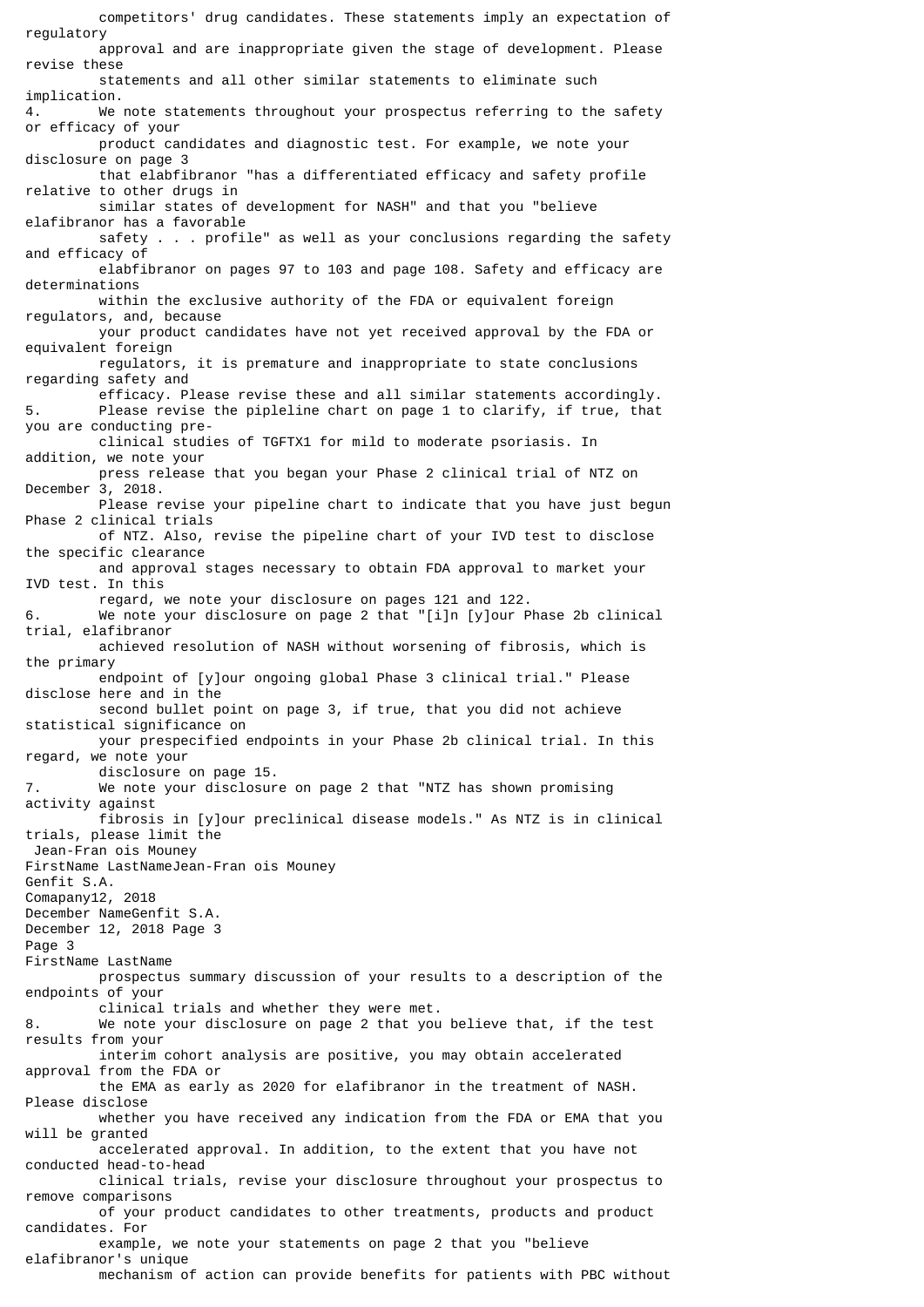the significant side effects associated with current PBC treatments" and that your IVD test is better than the current standard for diagnosis of NASH and your statement on page 3 that elabfibranor resolves Nash "while also showing a decrease in cardiovascular risk factors, an important differentiator . . Implications of Being an Emerging Growth Company, page 5 9. Please provide us with copies of all written communications, as defined in Rule 405 under the Securities Act, that you, or anyone authorized to do so on your behalf, present to potential investors in reliance on Section 5(d) of the Securities Act, whether or not they retain copies of the communications. Risk Factors Risks Related to Our Operations We increasingly rely on social media, page 40 10. We note your disclosure on page 40 that you "increasingly rely on social media and new technologies to communicate to investors." To the extent that you intend to communicate with investors on social media, please disclose how investors may access such information. For example, please disclose whether you intend to include such information in filings on the SEC website and your investor website. Use of Proceeds, page 66 11. If you do not believe that the anticipated proceeds will be sufficient to complete all of the proposed purposes, please disclose an estimate of the additional funds needed to fully fund all of the proposed purposes listed on page 66. In addition, disclose an estimate of how far the allocated proceeds will allow you to reach in the development process of (i) your IVD test and (ii) the research program on the use of elafibranor as a potential backbone for combination therapies. If you do not believe that the amount of funds allocated for your Phase 3 clinical trial of elafibranor for the treatment of PBC and for the completion of your ongoing Phase 3 clinical trial for elafibranor for the treatment of NASH will be sufficient to complete these Phase 3 clinical trials, please provide an Jean-Fran ois Mouney FirstName LastNameJean-Fran ois Mouney Genfit S.A. Comapany12, 2018 December NameGenfit S.A. December 12, 2018 Page 4 Page 4 FirstName LastName estimate of how far the allocated proceeds will allow you to reach. Business Overview, page 92 12. We note your disclosure on page 92 that NTZ "has shown promising activity against fibrosis in [y]our preclinical disease models." Please revise to describe here how you conducted your preclinical disease models of NTZ and the range of the results of such tests. Our Clinical Program for Elafirbranor in the Treatment of NASH, page 98 13. We note your disclosure on pages 99 to 103 of your Phase 1, Phase 2a, Phase 2b and Phase 3 clinical trials conducted or about to be conducted with elabfibranor in connection with your IND for NASH. For each clinical trial discussed, please revise your disclosure as necessary to include a detailed description of how the clinical trial was or will be conducted, the endpoints of the trial and, as appropriate, whether the endpoints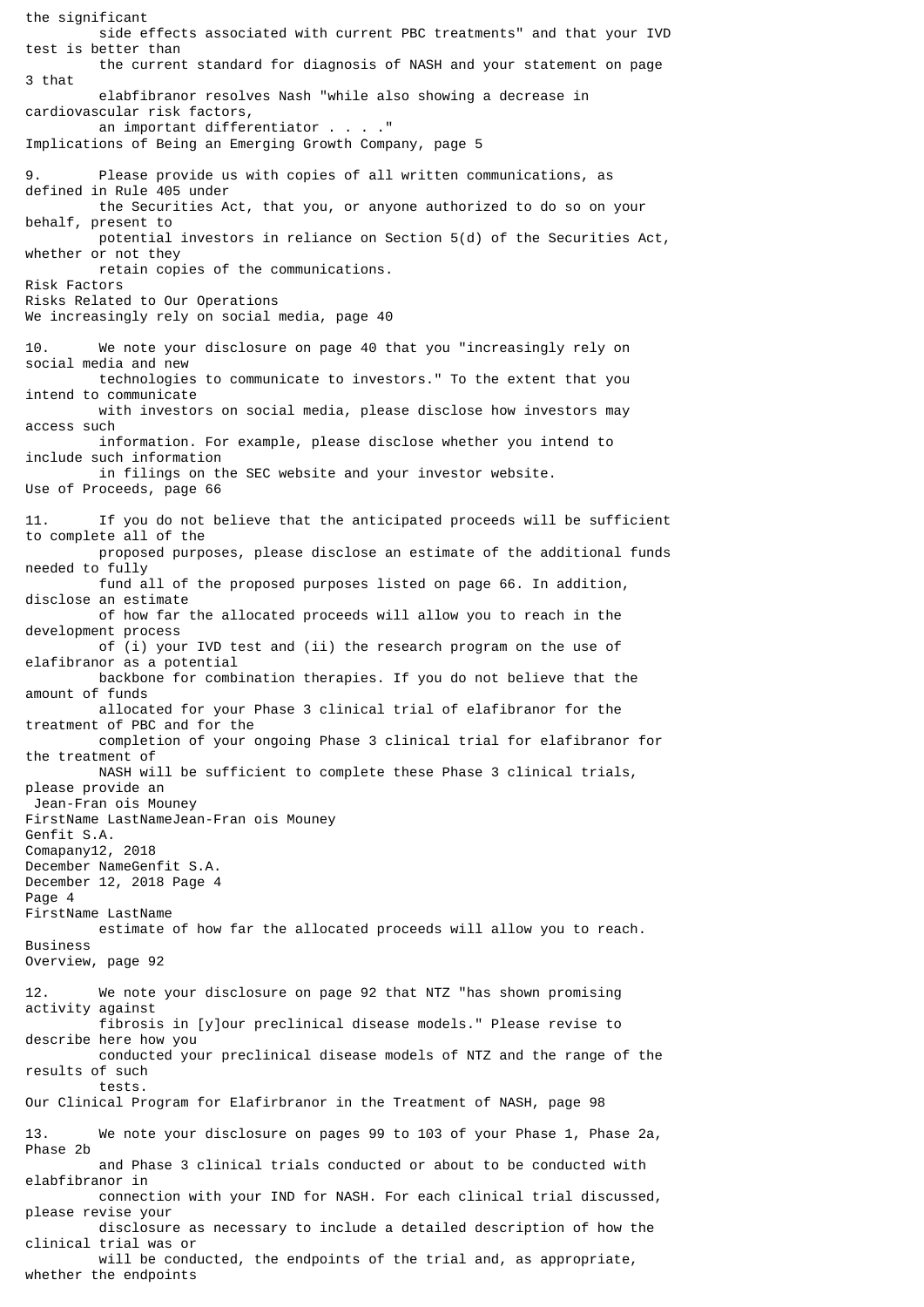were met, the number of patients that left the trial before completion, all serious adverse events, if any, and how many patients experienced serious adverse events, if any. In addition, please disclose whether the results from each of the clinical trials conducted were statistically significant by describing the specific p-value used in each and whether these p-values met the FDA's specified threshold for statistical significance for the trials. 14. We note your discussions of animal trials on page 102, disease models indicating that elafibranor may prevent development of liver cancer on page 102, disease models of combination therapies of elafibranor on page 103, studies using elafibranor as backbone in in vitro and in vivo NASH models on page 103 and in vivo models in which you observed that administration of NTZ significantly attenuated liver fibrosis development on page 110. Please revise these discussions to include (i) a detailed description of how the the animals trials were conducted, including the number of animals tested, the dose or doses of elifrabanor used, and the range of the results of such trials, (ii) a detailed description of the disease models showing that elafribranor may prevent development of liver cancer as well as the disease models using elafibranor as backbone in NASH, including the number of times each test was conducted, the products and product candidates used in the backbone trials and the range of the results of the trials, and (iii) a detailed description of the NTZ trials using in vivo models and the range of results. Efficacy Results, page 99 15. Please disclose the total number of patients enrolled in the Phase 2b trials with only "mild disease and too low of a NAS," as well as how the results from these patients affected the results of the Phase 2b trial. Jean-Fran ois Mouney FirstName LastNameJean-Fran ois Mouney Genfit S.A. Comapany12, 2018 December NameGenfit S.A. December 12, 2018 Page 5 Page 5 FirstName LastName 16. We note your chart on page 101 showing the fibrosis change from baseline in elafibranor 120 mg responders compared to non-responders. Please disclose the number of patients that responded and clarify the range of responses. Similarly, please disclose the number of patients receiving 120 mg of elafibranor that experienced improvement of ALP and how such improvement was measured, as well as the percentage of patients that met the secondary endpoints and whether the results were statistically significant. IVD Test for the Diagnosis of NASH Circulating Biomarkers and MicroRNA (miRNA), page 104 17. Please disclose the average and range of time necessary for measuring miRNA using the methods you have developed as well as the percentage of accurate readings in your tests. In addition, please revise your discussion to explain why your technique "represents a significant improvement over" first-generation sequencing technology, setting forth the basis for such belief (e.g., head-to-head comparisons). Similarly, we note your chart on page 106 comparing the AUROC scores of your IVD test to those of other tests reported in literature. To the extent that you did not conduct head-to-head comparisons in your trials, please remove this disclosure or tell us why it is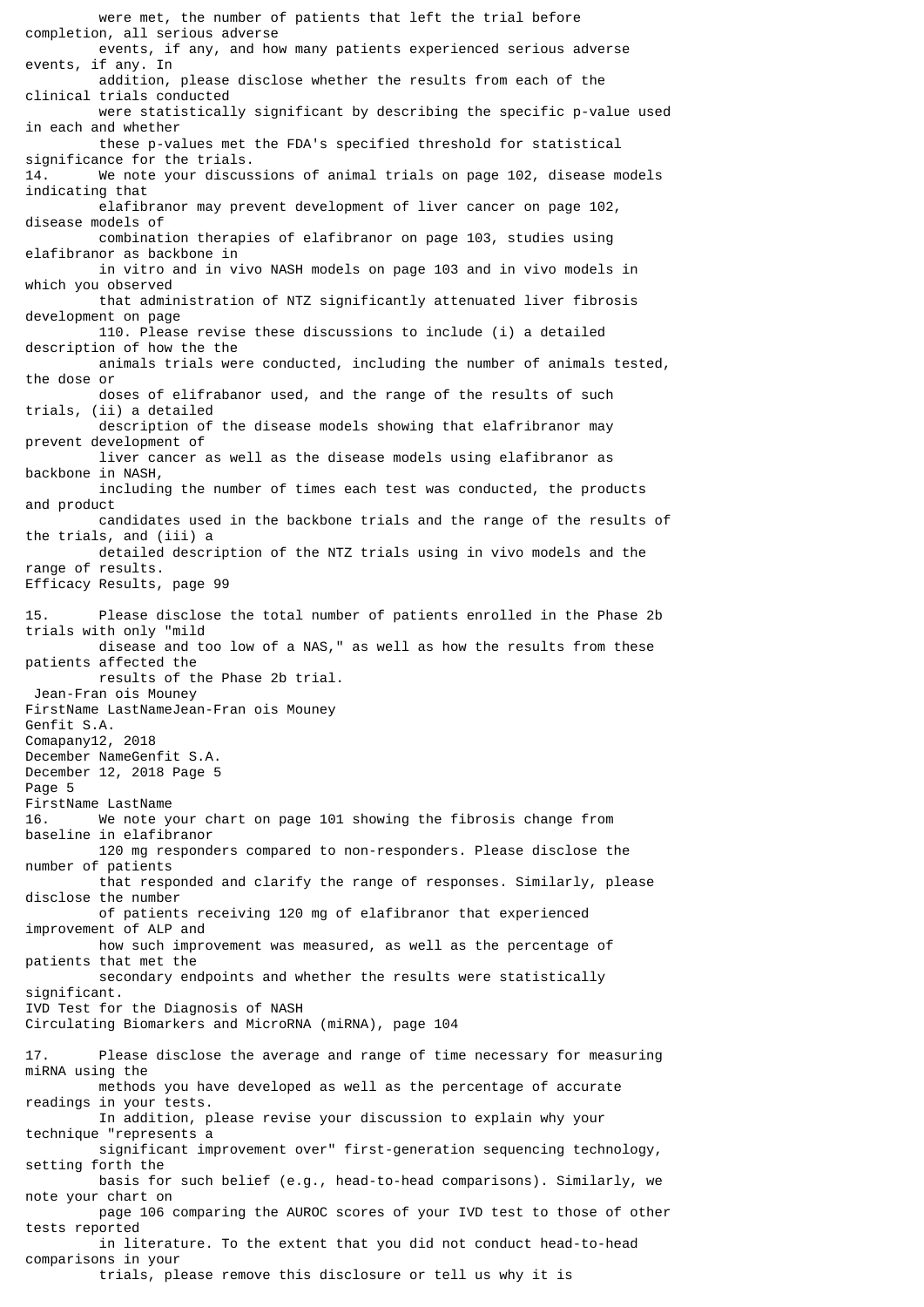appropriate. In addition, please disclose the AUROC score of your IVD test as compared to the patient's initial liver biopsy. Finally, please disclose here, if known, the specific clearance and approval stages necessary to obtain FDA and EMA approval to market your IVD test. In this regard, we note your disclosure on pages 121, 122 and 125. TGFTX1 Program for the Treatment of IL-17-Dependent Autoimmune Diseases, page 110 18. We note your disclosure regarding your preclinical tests of TGFTX1 on page 110. Please disclose a detailed description of the your studies, including the number of mice tested, the dose or doses used in the tests, the number of tests conducted and range of results observed. In addition, we note that you "plan to leverage the expertise of specialized pharmaceutical companies with already established franchises in dermatology and/or respiratory diseases through collaborations or other strategic alliances." Please disclose whether you currently have any such collaborations or strategic alliances. Government Regulation United States Government Regulation, page 115 19. Please describe the process for product candidates pursuant to Section 505(b)(2). In this regard, we note your disclosure on page 18 that you may seek FDA approval through the Section 505(b)(2) regulatory pathway for NTZ. In addition, please disclose whether the FDA has given any indication that you may use such pathway for NTZ. Certain Relationships and Related Person Transactions, page 152 20. Please file the Shareholders' Agreement as an exhibit to your registration statement or tell us why you believe this is not necessary. Jean-Fran ois Mouney Genfit S.A. December 12, 2018 Page 6 Description of American Depositary Shares, page 183 21. Please clarify whether holders of ADSs will receive a double voting right if the ADS is held in the name of the same shareholder for at least two years. Report of Independent Registered Public Accounting Firm, page F-2 22. Financial statements which comply with IAS 1 and an audit report that complies with Rule 2-02 of Regulation S-X should be included in the registration statement for which you request effectiveness. 3. Summary of Significant Accounting Policies 3.21. Classification of operating expenses, page F-18 23. You state on page F-18 that research and development expenses include grants to the endowment fund, The NASH Education Program. You further state on page 85 "We also make donations to The NASH Education Program, the endowment fund of which we are a sponsor" and that the grant is for "the creation of a patient registry and other disease awareness initiatives." On page 95, you state "The NASH Education Program, a public health initiative we created in 2017, is dedicated to the development and funding of NASH awareness and education activities aimed at the medical community and the general public." Explain to us why you believe classification of this expense as research and development is appropriate and that this expense is not more appropriately classified as general and administrative expense. Refer to paragraphs 8, 56, 59, 126 and 127 of IAS

38.